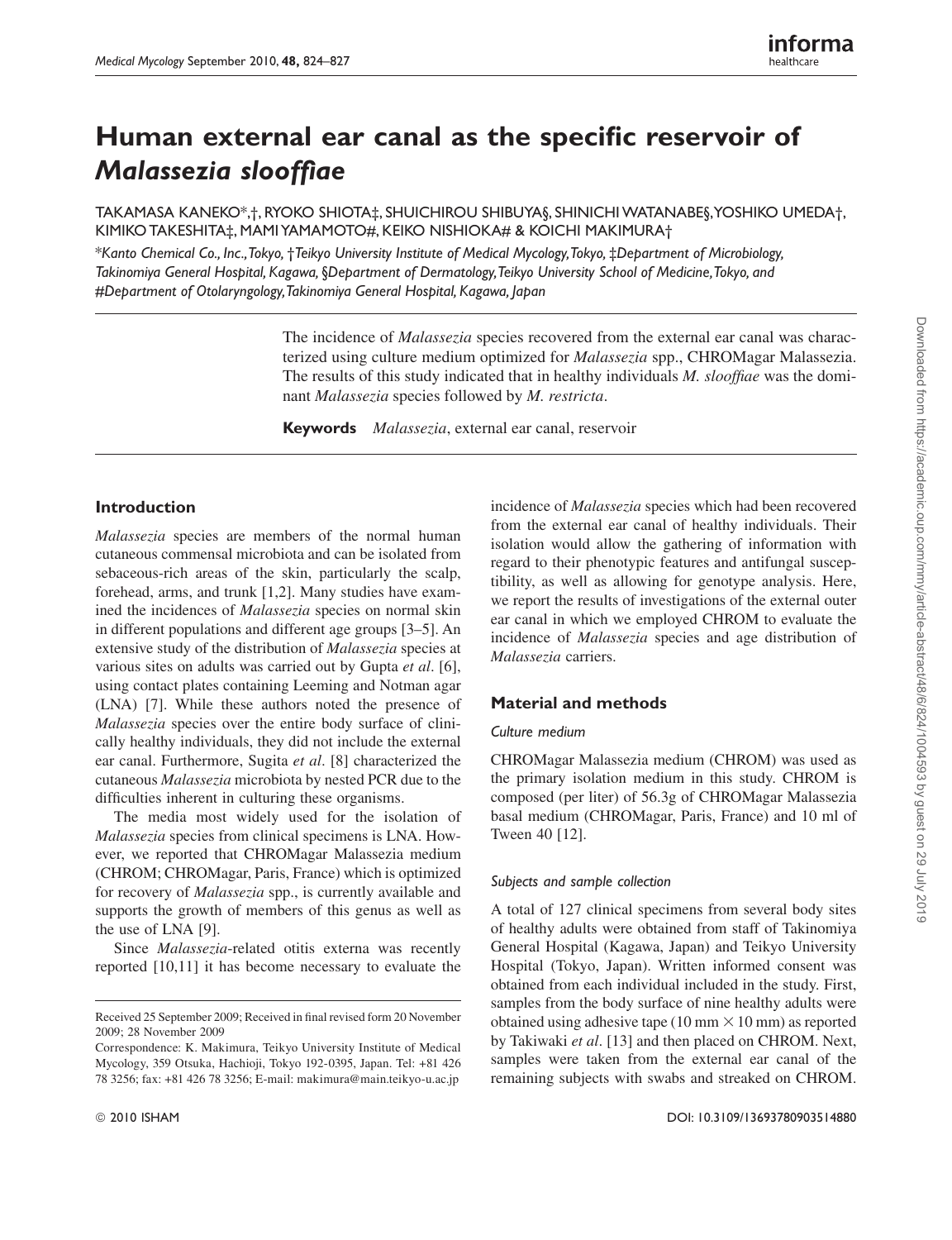All isolates observed on CHROM were studied for colony morphology and size after incubation in air at 32°C for

#### *Identifi cation*

4 to 7 days.

The strains isolated were gram stained, and pre-identified using a culture-based identification system for *Malassezia*  [14]. DNA was then extracted by the procedure of Makimura *et al* . [15] and the internal transcribed spacer 1 (ITS1) region of the ribosomal DNA was sequenced directly from PCR products using the primer pair, 18SF1 and 58SR1 [16]. The PCR products were sequenced with an ABI PRISM 310 Genetic Analyzer according to the manufacturer's instructions (Applied Biosystems, Foster City, CA). Other yeast were identified according to their assimilation patterns using the API ID32C yeast identification panel.

#### *Statistical analysis*

 Statistical analysis was performed for sex differential using Stat Flex version 5.0 (Artech, Osaka, Japan).  $P < 0.05$ was considered significant.

## **Results**

 The distribution of *Malassezia* species on the skin of nine healthy adults determined using the taping method is shown in Table 1. The average and median ages of subjects were  $33.00 \pm 10.82$  and 32 years, respectively. The rapidly growing *M. sympodialis* (33.3–44.4%) and *M. furfur* (11.1–33.3%) were isolated on CHROM from areas similar to those reported by Gupta *et al.* [6]. However, *M. slooffiae* (22.2%) was detected with CHROM only in the external ear.

To confirm the results in a relative large study population, we investigated the distribution of *Malassezia* species in 118 external ear canals of healthy adults through

 **Table 1** Distribution of *Malassezia* on healthy adult human skin.

the use of swabs (Table 2). The average and median ages of subjects were  $40.48 \pm 26.25$  and 39 years, respectively. The species most commonly isolated from the external ear canal were *M. slooffiae* (44.9%) and *M. restricta* (15.3%), and the incidences of these species were distinct from those found on other areas of the skin. The highest incidence of *Malassezia* species in the external ear canal was observed in healthy adults over 30 years of age (Fig. 1). The *Malassezia* -positive ratios in the external ear canals of healthy adult male and female subjects were 63.8% and 46.7%, respectively, although the difference was not statistically significant.

# **Discussion**

 CHROM (Table 1) medium for the recovery of *Malassezia* species described by the authors [9], provides excellent support for the development of members of this genus and is commercially available for use in clinical laboratories.

 The *Malassezia* species are part of the normal human cutaneous microbiota. Variations in their concentration and presence at various locations on the skin [1,2,6], age of the host [3–5], skin condition [17–19], and geographical differences [17,20] have been reported. Members of the genus are associated with several skin diseases, such as pityriasis versicolor, *Malassezia* folliculitis, seborrheic dermatitis, and atopic dermatitis [18,19].

 In the present study, the incidence of *Malassezia* in the external ear canal was characterized through the use of the culture medium CHROMagar Malassezia [9]. There have been a few case reports of *Pityrosporum ovale* (synonym of *Malassezia* species) in the external ear [21,22], but studies involving a suitable culture medium and incorporating the updated taxonomy of the genus need to be conducted. In our investigation, *M. slooffiae* and *M. restricta* were found at higher levels in the external ear canal than other areas of the body. Furthermore, we found that the incidence of *Malassezia* species

| No. of<br>subjects | Sampling method<br>(culture media) | Presence on (% of detected subjects)                                                      |                                                                                                                                                     |                                                                                           |                                                                                           |                                                                                                                                                     |                                                                                           |  |  |
|--------------------|------------------------------------|-------------------------------------------------------------------------------------------|-----------------------------------------------------------------------------------------------------------------------------------------------------|-------------------------------------------------------------------------------------------|-------------------------------------------------------------------------------------------|-----------------------------------------------------------------------------------------------------------------------------------------------------|-------------------------------------------------------------------------------------------|--|--|
|                    |                                    | Forehead                                                                                  | External ear                                                                                                                                        | Nose wing                                                                                 | Trunk                                                                                     | Armpit                                                                                                                                              | Cubital fossa                                                                             |  |  |
| 9                  | Taping (CHROM)                     | M. sympodialis<br>$(33.3\%)$<br>M. furfur<br>$(22.2\%)$<br>Culture negative<br>$(44.4\%)$ | M. sympodialis<br>$(44.4\%)$<br>M. slooffiae<br>$(22.2\%)$<br>M. furfur<br>$(11.1\%)$<br>C. albidus<br>$(11.1\%)$<br>Culture negative<br>$(11.1\%)$ | M. sympodialis<br>$(33.3\%)$<br>M. furfur<br>$(11.1\%)$<br>Culture negative<br>$(55.5\%)$ | M. sympodialis<br>$(44.4\%)$<br>M. furfur<br>$(11.1\%)$<br>Culture negative<br>$(44.4\%)$ | M. sympodialis<br>$(44.4\%)$<br>M. furfur<br>$(33.3\%)$<br>C. uniguttulatus<br>(11.1)<br>C. albidus<br>$(11.1\%)$<br>Culture negative<br>$(22.2\%)$ | M. sympodialis<br>$(44.4\%)$<br>M. furfur<br>$(33.3\%)$<br>Culture negative<br>$(22.2\%)$ |  |  |

GNR; Gram positive rods, GPC; Gram negative coccui.

© 2010 ISHAM, *Medical Mycology*, **48**, 824–827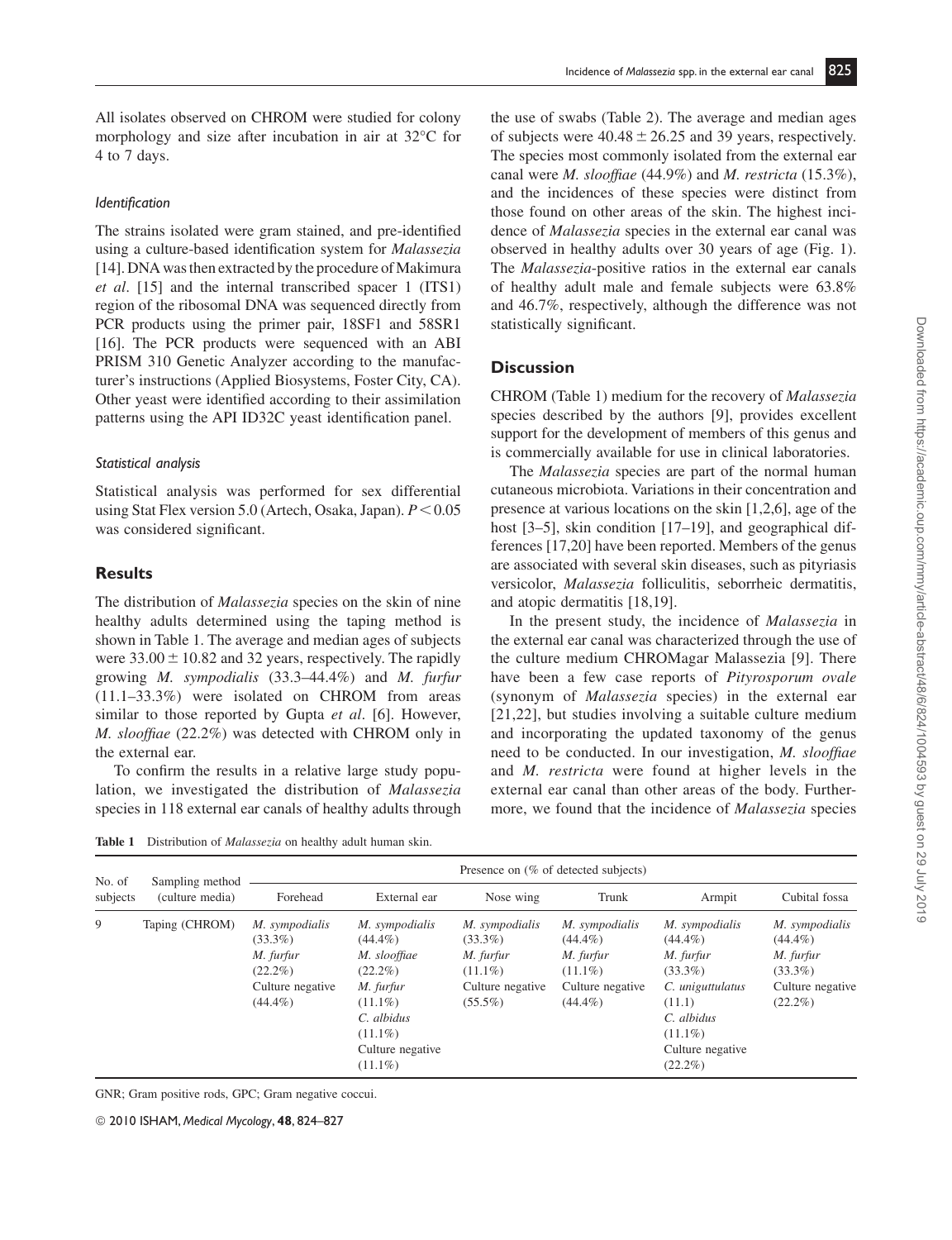|                  |          |                                         | Male            | Female<br>No. of |          |                              |                 |             |
|------------------|----------|-----------------------------------------|-----------------|------------------|----------|------------------------------|-----------------|-------------|
| Age<br>$20 - 29$ |          |                                         | No. of          |                  |          |                              |                 |             |
|                  | Subjects | positive<br>subjects $(\% )$<br>3(37.5) | species $(\% )$ |                  | subjects | positive<br>subjects $(\% )$ | species $(\% )$ |             |
|                  | 8        |                                         | M. slooffiae    | 3(37.5%)         | 10       | 3(30.0)                      | M. slooffiae    | $3(30.0\%)$ |
|                  |          |                                         | M. restricta    | $0(0.0\%)$       |          |                              | M. restricta    | $1(10.0\%)$ |
| $30 - 39$        | 26       | 16(61.5)                                | M. slooffiae    | $12(46.2\%)$     | 20       | 10(50.0)                     | M. slooffiae    | $7(35.0\%)$ |
|                  |          |                                         | M. restricta    | $6(23.1\%)$      |          |                              | M. restricta    | $3(15.0\%)$ |
| $40 - 49$        | 10       | 7(70.0)                                 | M. slooffiae    | $6(60.0\%)$      | 14       | 8(57.1)                      | M. slooffiae    | $7(50.0\%)$ |
|                  |          |                                         | M. restricta    | $1(10.0\%)$      |          |                              | M. restricta    | $3(21.4\%)$ |
| $50 - 59$        | 14       | 11(78.6)                                | M. slooffiae    | $8(57.1\%)$      | 16       | 7(43.8)                      | M. slooffiae    | $7(43.8\%)$ |
|                  |          |                                         | M. restricta    | $4(28.6\%)$      |          |                              | M. restricta    | $0(0.0\%)$  |
| Total            | 58       | 37(63.8)                                | M. slooffiae    | $29(50.0\%)$     | 60       | 28(46.7)                     | M. slooffiae    | 24 (40.0%)  |
|                  |          |                                         | M. restricta    | 11 $(19.0\%)$    |          |                              | M. restricta    | 7(11.7%)    |

**Table 2** Age distribution of healthy adults evaluated for the incidence of *Malassezia* from the external ear canal and distribution of species recovered.

in the external ear canal increased with age, which was probably due to the increasing level of lipid in the external ear canal. Koçer *et al* . reported that the level of free fatty acid in cerumen increased with advancing age [23]. Therefore, subjects from 30–50 years old had higher incidences of *Malassezia* species than the younger age group in our study population.

Yeast and molds can cause otitis externa [24]. Although there have been a few reports of otitis externa caused by *Malassezia* [10,11], our group reported five cases of *Malassezia* -related otitis externa as seborrheic dermatitis (SD) of the ear canal [11]. Accelerated turnover of epidermal cells in the ear canal was suggested and the main symptoms were itching and fullness in the ear, along with observations of redness and erosion. In these cases, *M. slooffiae* was the only member of the genus isolated for the external



 **Fig. 1** Positive ratio of *Malassezia* species in the external ear canal from healthy adults at selected ages. Closed circles show the ratio of *Malassezia* -positive samples, and the columns indicate the total number of samples.

ear canal and at levels higher than other cases of otitis externa, i.e., 10 cells per field  $(\times 400)$ . Several studies have suggested that *Malassezia* species play important roles as aggravating factors in SD [25–29]. *M. slooffiae* seems to be present as part of the normal microbiota in the external ear canal and may be selected under some conditions that can encourage the development of otitis externa.

 Sugita [30] reported that *M. globosa* and *M. restricta* colonize the skin surface in atopic dermatitis patients, suggesting that they play a significant role in exacerbating the condition. These two species have different genotypes relative to the intergenic spacer region of the rRNA gene and the types may correspond to patients and healthy individuals. In addition, the antifungal susceptibilities of these strains to itraconazole and ketoconazole differ. Our group is currently planning to investigate *M. slooffiae* from otitis externa with regard to phenotypic features and antifungal susceptibility, and to perform genotype analysis in comparison to isolates from healthy individuals.

#### **Acknowledgments**

 This study was supported in part by Health Science Research Grants for Research on Emerging and Re-emerging Infectious Diseases from the Ministry of Health, Labor, and Welfare of Japan (K.M.) H19-shinko-Ippan-008.

*Declaration of interest:* The authors report no conflicts of interest. The authors alone are responsible for the content and writing of the paper.

#### **References**

1 Faergemann J, Aly R, Maibach HI. Quantitative variations in distribution of *Pityrosporum orbiculare* on clinically normal skin. *Acta Dermato-Venereol* 1983; **63** : 346–348.